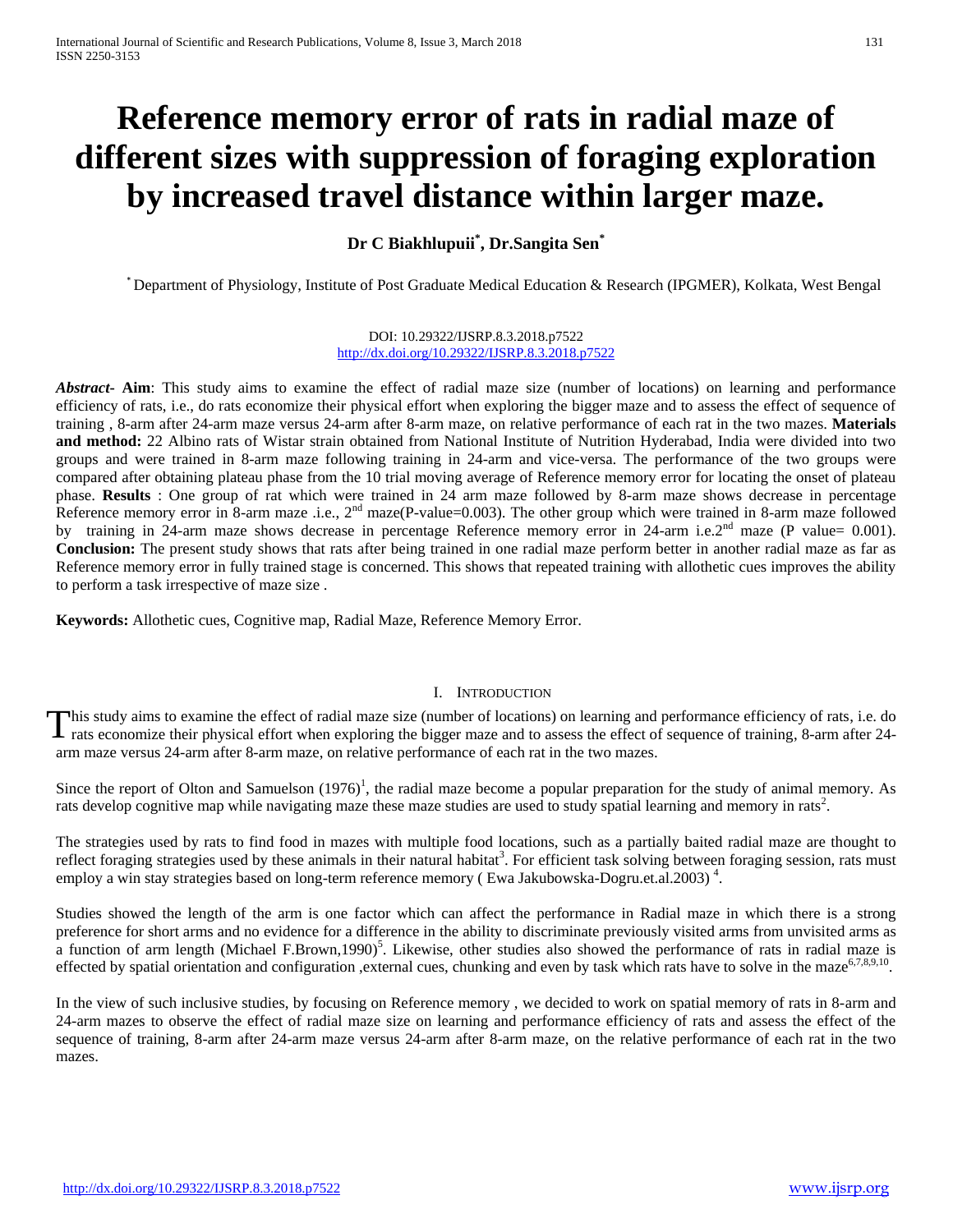## II. MATERIALS & METHODS

22 Albino rats of Wistar strain obtained from National Institute of Nutrition Hyderabad, India were divided into two groups and were trained in 8-arm maze following training in 24-arm and vice-versa. The performance of the two groups were compared after obtaining plateau phase from the 10 trial moving average of Reference memory error for locating the onset of plateau phase.

The present study was approved by IAEC,544/CPCSEA ,Ref no:IAEC/SS-1/2016/UCM-93.

Animals: The 22 albino rats of Wistar strain were used during the experiments. The rats were obtained from National Institute of Nutrition, Hyderabad, India.

Food Reward: Soaked Bengal Grams.

8-ARM MAZE: Arrangement of Cues: Zero (0) watt light bulbs of different colour; three in numbers each light source is visible from the central choice area. Each bulb was enclosed in different shape.

Arrangement of Rewards: Rewards were placed in three out of eight arms; in such a way that one bait (Arm4) was along a cue, one in an arm (Arm7) in between two cues and one (Arm2) in arm exactly opposite to a cue.

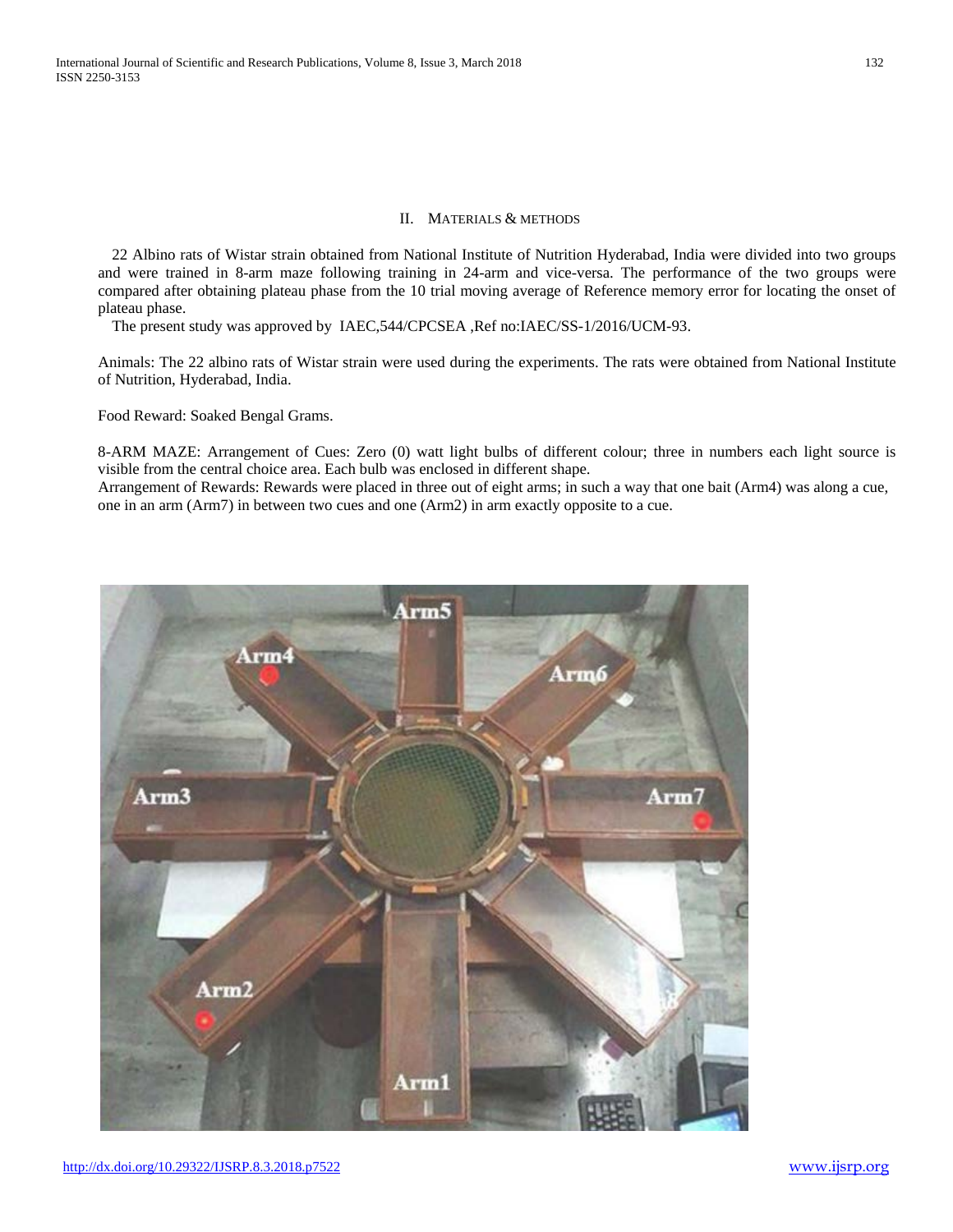International Journal of Scientific and Research Publications, Volume 8, Issue 3, March 2018 133 ISSN 2250-3153

Figure: RADIAL 8-ARM MAZE (red circle showing location of baits).

### 24-ARM MAZE:

Arrangement of Cues**:** High contrast 3D objects of different shape, seven in number, were placed outside the maze along the arms at regular intervals at such height that these objects could be seen from the large central area.

Arrangement of Rewards: Rewards were placed in five (5) out of twenty four arms distributed non-homogeneously. The baited arms are: West 1,West 2,West 9, East 4and East 8. (shown in figure2)



FIGURE:RADIAL 24-ARM MAZE (Red circle showing location of baits)

Procedure: After group habituation in which food (reward)were placed at each end of each arm and allowing rats to explore the maze, rats were trained in maze to retrieve rewards only from the rewarded arms till performance has reached a plateau. In each trial, working memory error (revisit to any of the previously visited arm),Reference memory error(visit to non-baited arm) and reward gained were recorded.

From the standard error chart Working Memory Error (WME), Reference Memory Error(RME), reward gained),10 trials moving average of RME per trial was done to locate the onset of plateau phase. It is the 'n'th trials from where the curve gets stabilized at low level, does not show notable fluctuation and does not overshoot the previous level.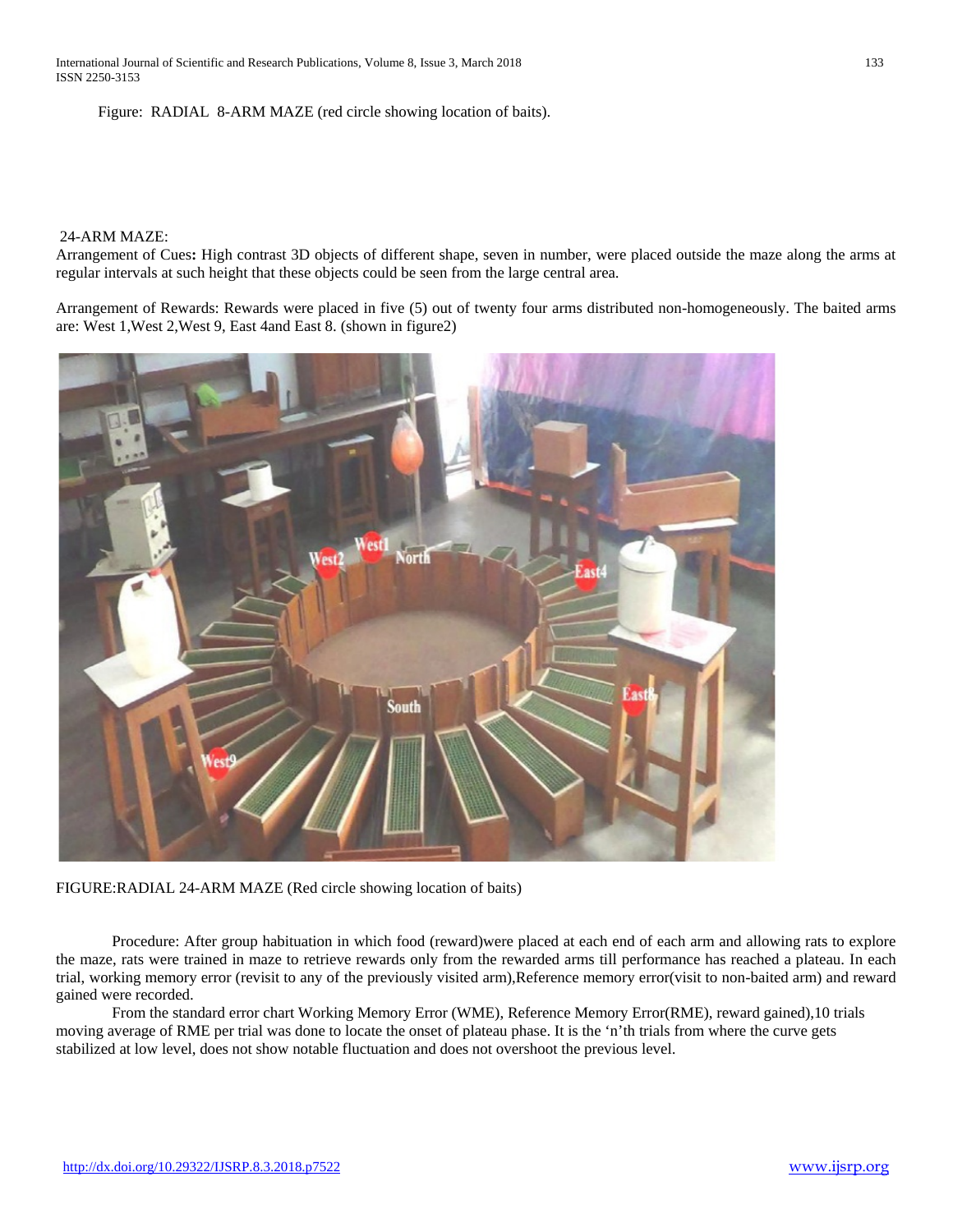# III. RESULTS

One group of rat (n=13) were trained in 24-arm maze followed by training in the 8-arm maze. The other group (n=9) were trained in 8-arm maze followed by training in the 24-arm maze and reference memory error were compared.

Table 1: COMPARISON BETWEEN REFERENCE MEMORY ERROR IN RATS (n=13) TRAINED IN 24-ARM FOLLWED BY 8-ARM MAZE.

| PERCENTAGE<br><b>REFERENCE MEMORY</b><br><b>ERROR</b><br>$MEAN\pm SD$ | $24-ARNM$ | $8.231 \pm 6.170$ | STATISTICAL ANALYSIS<br>(paired T test)<br>P VALUE=0.003875947 |
|-----------------------------------------------------------------------|-----------|-------------------|----------------------------------------------------------------|
|                                                                       | 8-ARM     | $1.385 \pm 2.022$ |                                                                |

We compared the percentage of RME of rats between 24 –arm and 8-arm maze. MEAN, SD value for 24-arm and 8-arm maze are 8.231±6.170 and1.385±2.022 respectively. The p-value of percentage error is 0.003875947 which is statistically significant.

Table 2: COMPARISON BETWEEN REFERENCE MEMORY ERROR IN RATS (n=9) trained in 8-ARM FOLLWED BY 24-ARM MAZE.

| REFERENCE   8-ARM<br>PERCENTAGE<br><b>MEMORY ERROR (RME)</b><br>$MEAN \pm SD$ |          | $18.28 \pm 4.286$ | STATISTICAL ANALYSIS<br>(paired T-test)<br>P value=0.001524364 |
|-------------------------------------------------------------------------------|----------|-------------------|----------------------------------------------------------------|
|                                                                               | $24-ARM$ | $2.850 \pm 3.392$ |                                                                |

We compared the percentage of reference memory error in 8-arm maze and 24-arm maze. The MEAN±SD value for 8-arm and 24arm are 18.28±4.286 and 2.850±3.392 respectively. The P value of percentage error is 0.001524364 which is highly significant.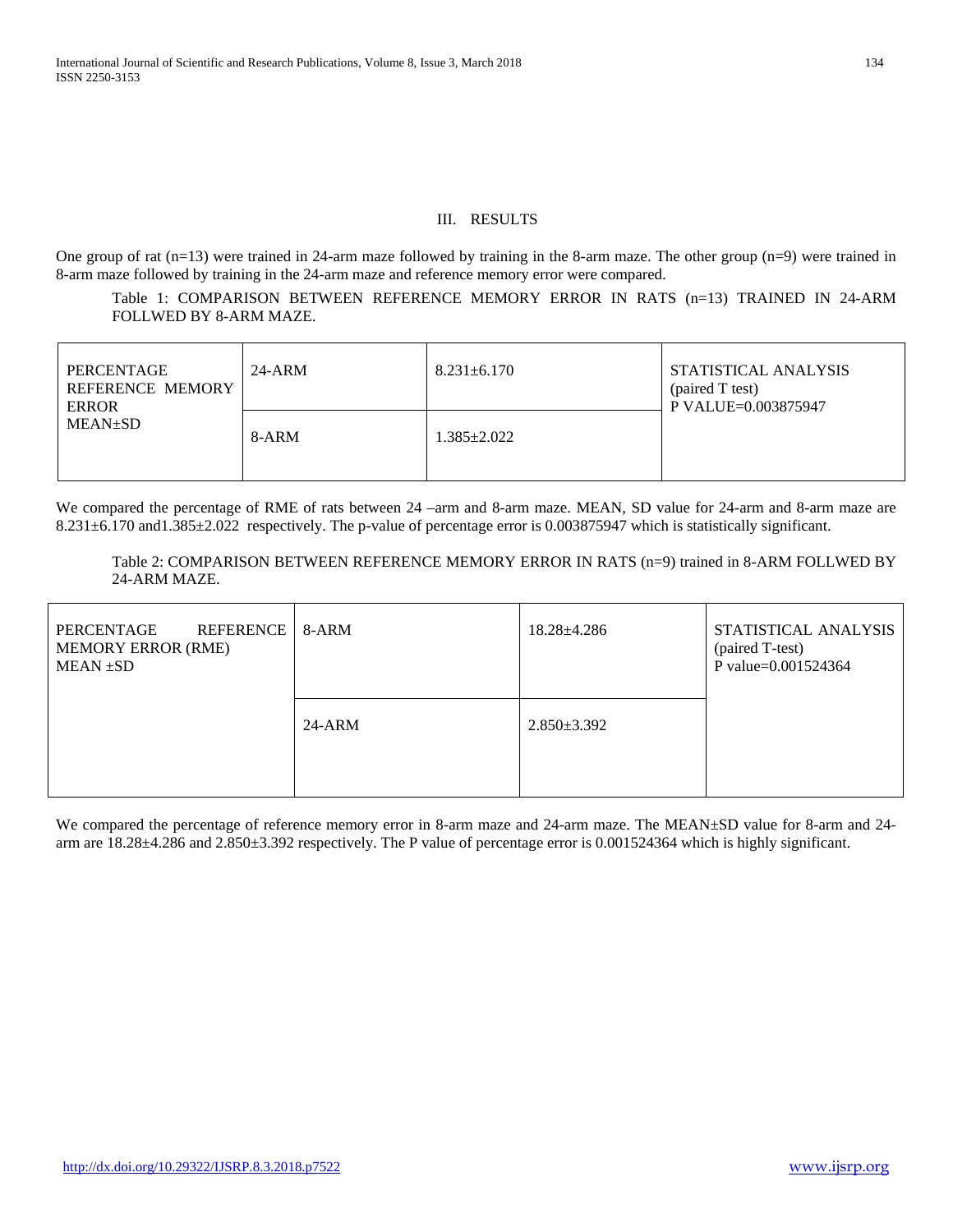International Journal of Scientific and Research Publications, Volume 8, Issue 3, March 2018 135 ISSN 2250-3153



FIGURE1: GRAPHICAL PRESENTATIN OF REFERENCE MEMORY ERROR OF RATS TRAINED IN 8-ARM FOLLOWING PRIOR TRAINING IN 24-ARM MAZE SHOWING DECREASE IN ERROR IN 8-ARM MAZE(2<sup>nd</sup> maze).



FIGURE 2:GRAPHICAL REPRESENTATION OF REFERENCE MEMORY ERROR OF RATS TRAINED IN 24-ARM MAZE FOLLOWING PRIOR TRAINING IN 8-ARM MAZE SHOWING DECREASE IN ERROR IN 24-ARM MAZE.(2<sup>nd</sup> maze).

# IV. DISCUSSION

In the present study we have trained 13 rats (n=13) to stable performance, first in partially baited 24-arm radial maze (5-arms rewarded) and then in partially baited 8-arm radial maze (3- arms rewarded), as depicted in table 1. These rats performed better in 8 arm maze as compared to 24-arm, in terms of plateau phase errors of reference memory. Percentage of reference memory error is significantly higher in 24-arm maze as compared to 8-arm (p=0.003).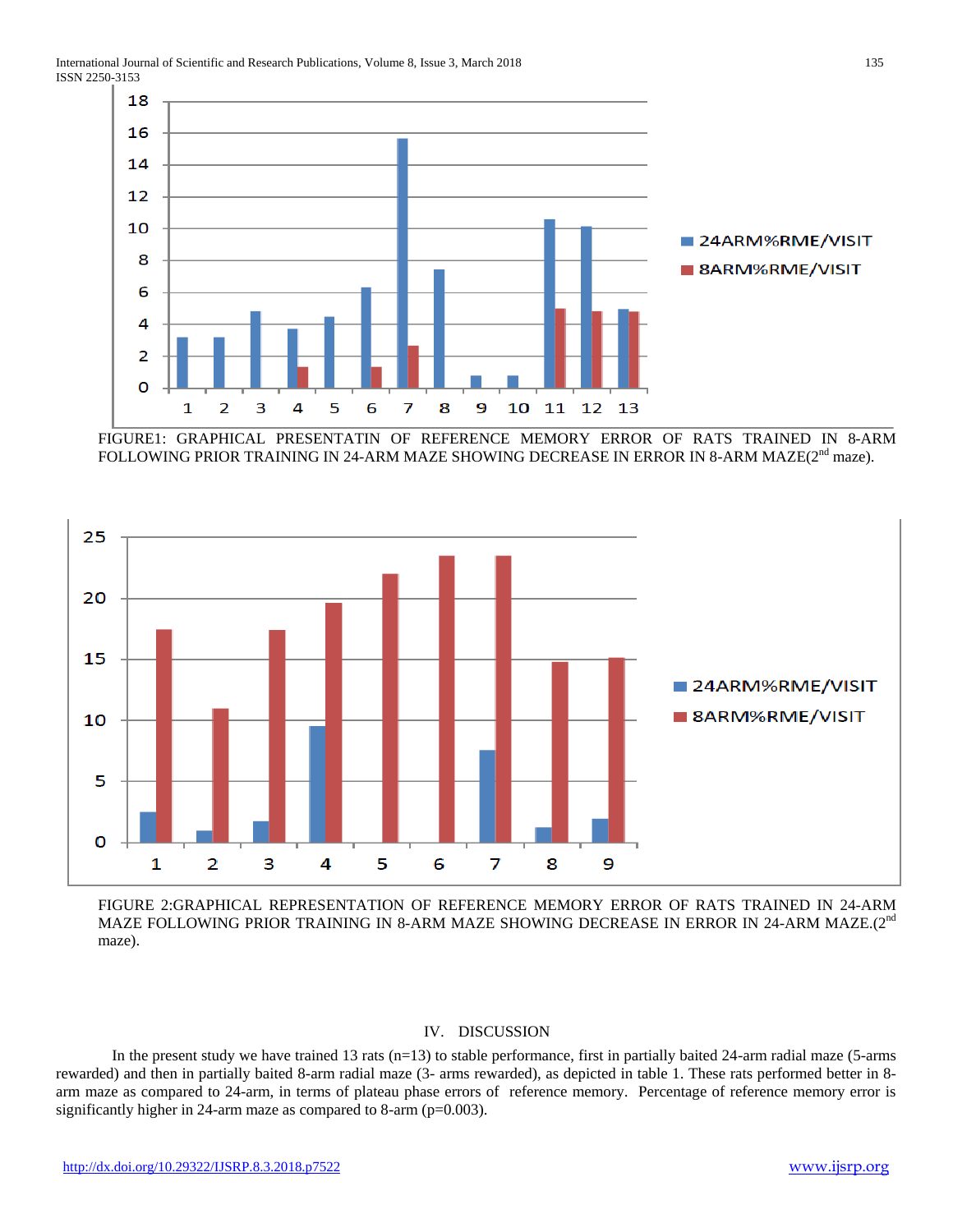Table 2 depicts the comparison of RME between 8-arm and 24-arm maze where the rats were first exposed to 8-arm and then to 24-arm where the performance in the 2nd maze, although larger was better than the smaller 8-arm maze. The comparison showed statistically significant improvement in the performance in the 2nd maze (p=0.0015).

 The statistically significant improvement in reference memory performance in the second maze indicates that prior mazeexperience has a significant impact on the reference memory of rats. This conjecture is consistent with the studies of Maaswinkel and Whishaw 1999<sup>11</sup>, Stuchlik et al. 2001<sup>12</sup>, Wallace et al. 2002<sup>13</sup>, who also commented that after additional training with idiothetic cues a stable performance level can be reached.

## V. SUMMARY AND CONCLUSION

In the present study, we observed that rats after being trained in one radial maze perform better in another radial maze as far as reference memory in fully trained stage is concerned. This shows that repeated training with allothetic cues improves the ability to perform a task irrespective of maze size. The results of this study neither prove nor contradict the hypothesis that rats visit nonrewarded locations partly as foraging exploration and that rats economize their physical effort when exploring the bigger maze.

# ACKNOWLEDGEMENT

First of all I would like to thank Almighty God. I would like to acknowledge the unconditional support, affection and help that I have received from my family and friends for which words are not sufficient to express. I would like to express my heart-felt gratitude to my respected teacher Prof. (Dr.) Sangita Sen, Professor, Department of Physiology, I.P.G.M.E&R, for her constant supervision, immense help, inspiration, affection and invaluable advice towards the completion of my work. I am highly obliged and grateful to her.

#### **REFERENCES**

- [1] Olton D, Samuelson R. Remembrance of places passed: Spatial memory in rats. *Journal of Experimental Psychology: Animal Behavior Processes*. 1976;2(2):97- 116.
- [2] Tolman EC. Cognitive maps in rats and men. *Psychological review*. 1948 Jul;55(4):189.
- [3] Dale RInnis N. Interactions between response stereotypy and memory strategies on the eight-arm radial maze. *Behavioural Brain Research*. 1986;19(1):17-25.
- [4] Jakubowska-Dogru E, Umut Gumusbas U, Kara F. Individual variation in the spatial reference and working memory assessed under allothetic and idiothetic orientation cues in rat*. Acta neurobiologiae experimentalis.* 2002 Dec;63(1):17-24.
- [5] Brown MF. The effects of maze-arm length on performance in the radial-arm maze. *Animal Learning & Behavior.* 1990 Mar 1;18(1):13-22.
- [6] Lynch K. The image of the city. MIT press; 1960.
- [7] Tulving E, Pearlstone Z. Availability versus accessibility of information in memory for words. *Journal of Verbal Learning and Verbal Behavior*. 1966 Aug 1;5(4):381-91.
- [8] Dallal NL, Meck WH. Hierarchical structures: chunking by food type facilitates spatial memory. *Journal of Experimental Psychology: Animal Behavior Processes.* 1990 Jan;16(1):69.
- [9] Hulse SH, Fowler HE, Honig WK. Cognitive processes in animal behavior. Lawrence Erlbaum; 1978.
- [10] Daneman M, Carpenter PA. Individual differences in working memory and reading. *Journal of verbal learning and verbal behavior.* 1980 Aug 31;19(4):450-66.
- [11] Maaswinkel H, Whishaw IQ. Homing with locale, taxon, and dead reckoning strategies by foraging rats: sensory hierarchy in spatial navigation*. Behavioural brain research*. 1999 Mar 1;99(2):143-52.
- [12] Stuchlik A, Fenton AA, Bures J. Substratal idiothetic navigation of rats is impaired by removal or devaluation of extramaze and intramaze cues*. Proceedings of the National Academy of Sciences*. 2001 Mar 13;98(6):3537-42.
- [13] Wallace DG, Gorny B, Whishaw IQ. Rats can track odors, other rats, and themselves: implications for the study of spatial behavior. *Behavioural brain research.*  2002 Apr11;131(1):185-92.

#### **AUTHORS**

**First Author** – Dr.C.Biakhlupuii,MD(Physiology),IPGMER,Kolkata,West Bengal,India.Email-nuteichk@gmail.com. **Second Author** – Dr.Sangita Sen,MD(Physiology),Ph.D,Professor,Department of Physiology,IPGMER,Kolkata,west Bengal,India.

**Correspondence Author-**Dr.C.Biakhlupuii,E-mail:nuteichk@gmail.com.Contact number-919064023668/7640095698